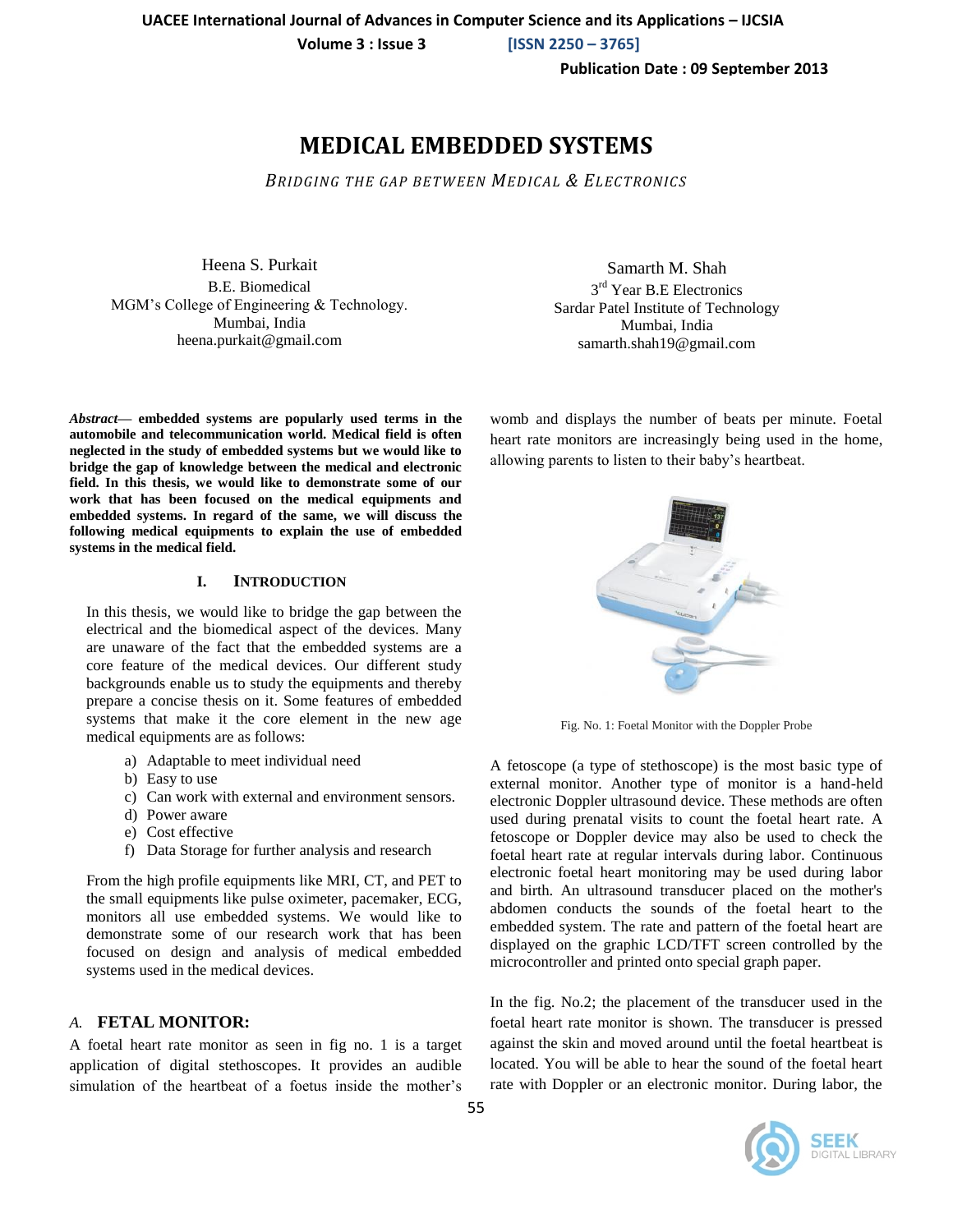# **UACEE International Journal of Advances in Computer Science and its Applications – IJCSIA Volume 3 : Issue 3 [ISSN 2250 – 3765]**

## **Publication Date : 09 September 2013**

foetal heart rate may be monitored intermittently or continuously, depending on your condition and the condition of your foetus. For continuous electronic monitoring, the transducer will be connected to the monitor with a cable. A wide elastic belt will be placed around your back to secure the transducer in place. The foetal heart rate will be recorded in the medical record. With continuous electronic monitoring, the foetal heart pattern will be displayed on a screen and printed onto graph paper.



Figure No. 2: Placement of the Doppler Probe.

An ultrasonic probe is placed on the stomach of the mother. The fig No.3 illustrates the working of the fetal monitor. The sound waves received are conditioned and amplified. The user can input data to the embedded system and the desired data are displayed on the Graphic LCD. The data can also be sent to a different location with the help of wireless communication. This feature of embedded system helps in centrally monitoring the patients.



Figure No. 3: Block Diagram of Fetal Monitor

The Fetal Monitor is one of the applications of embedded system which is readily used by all the expecting mothers. With the use of foetal monitors, the doctors are able to administer successful deliveries. The expecting parents can use it at home also wherein the data about of the growing foetus can be sent to the doctors through the internet. This feature of embedded systems prove to be very useful as if any kind of complications occur, the doctor is informed well in advance.

# *B.* **PACEMAKER***:*

Pace makers is yet another application of embedded systems. As shown in fig. No. 4, pacemaker is a medical device that uses electrical impulses, delivered by electrodes contacting the heart muscles, to regulate the beating of the heart. The primary purpose of a pacemaker is to maintain an adequate heart rate, either because the heart's natural pacemaker is not fast enough, or there is a block in the heart's electrical conduction system.



Figure No. 4: Pacemaker

In the fig.5, it is shown where the pacemaker is placed in the body. The stimulus for the opening & closing of the valves is received at the right atrium and the right ventricles. Therefore when there is no stimulus received, the pacemaker senses the missing stimulus. The stimulus is given through the electrodes placed on the right atrium and right ventricle. Thereby, the beating of the heart is regulated. The pacemaker can have 2-3 electrodes based on the requirement of the patient.



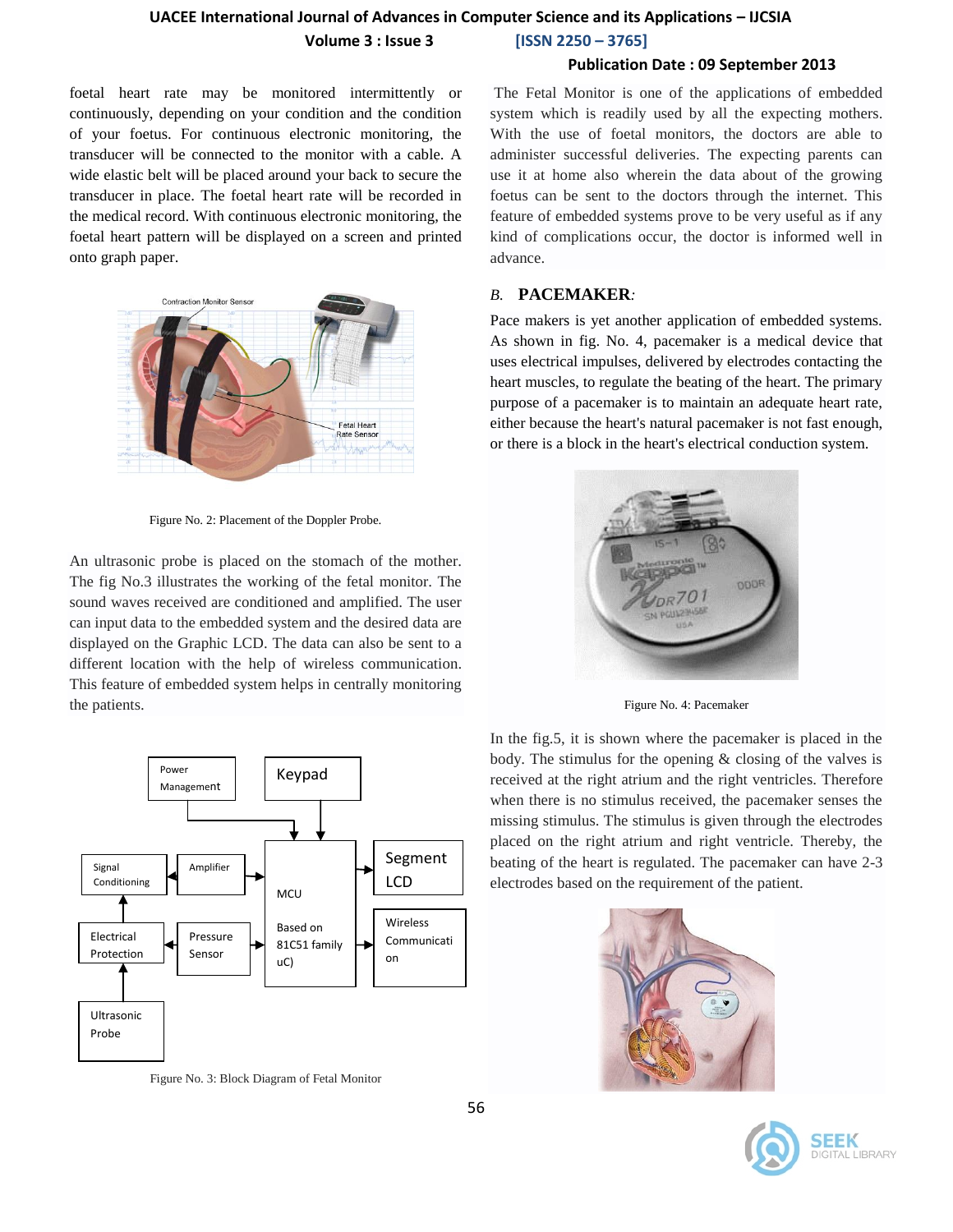**Volume 3 : Issue 3 [ISSN 2250 – 3765]**

# **Publication Date : 09 September 2013**

#### Figure No: 5 –Placement of the Pacemaker.

In the Figure No.6, the block diagram of the pacemaker is shown. The sensor placed on the heart valves detects any missing heart beat and thereby sends signal to the controller circuit. The Controller Circuit analyses the signal and then initiates the electrode system to stimulate the heart to produce the missed heart beat. The small tiny pacemaker has proved to have saved in numerous lives by providing the accurate heart beats. The pacemaker is a stimulating device that helps regulates the normal working of the heart. In some cases, three electrodes are placed depending on the patient requirement.



Figure No. 6: Block Diagram of Pacemaker

The pacemaker is proved to be a life saver device. Modern pacemakers are externally programmable and allow the cardiologist to select the optimum pacing modes for individual patients. The smaller the pacemaker, the more it is in demand.

# *C.* **PULSE OXIMETER:**

Pulse oximetry as shown in the figure no. 7 is a simple, noninvasive method of monitoring the oxygen saturation of arterial capillary blood. It is now widely used in a number of healthcare settings and is often referred to as the fifth vital sign. The pulse oximeter is a convenient, cost-effective way to monitor the patient's oxygenation status and determine changes before they are clinically apparent. Pulse oximeter is available as hand held display as well as on a monitor.



Figure No. 7: Pulse Oximeter

 For patients at risk of respiratory failure, it is important to monitor the efficiency of gas exchange in the lungs, ie how well the arterial blood is oxygenated (as opposed to whether or not air is going in and out of the lungs). Preferably, such information should be available to clinicians of a continuous basis (rather than every few hours). Both of these requirements can be met non-invasively with the technology of pulse oximetry. The technique is now well established and is in regular clinical use during anaesthesia and intensive care (especially neonatal intensive care since many premature infants undergo some form of ventilator therapy). Pulse oximetry is also being used in the monitoring of pulmonary disease in adults and in the investigation of sleep disorders. The oxygen saturation is estimated by measuring the transmission of light through the pulsatile tissue bed. This is based on the Beer-Lambert law:

#### **Beer-Lambert law:**

This is a combination of two laws describing absorption of monochromatic light by a transparent substance through which it passes:

**Beer's law:** the intensity of transmitted light decreases exponentially as the concentration of the substance increases. Beer's Law is given by:

 $A=ln(Io/I)$ 

#### **Isobestic point(Fig. No. : 8 )**

This is the point at which two substances absorb a certain wavelength of light to the same extent. In oximetry, the isobestic points of oxyhaemoglobin and deoxyhaemoglobin occur at 590 nm and 805 nm. These points may be used as reference points where light absorption is independent of the degree of saturation. Some earlier oximeters corrected for haemoglobin concentration using the wavelength at the isobestic points.



Figure No. 8: Isobetic point

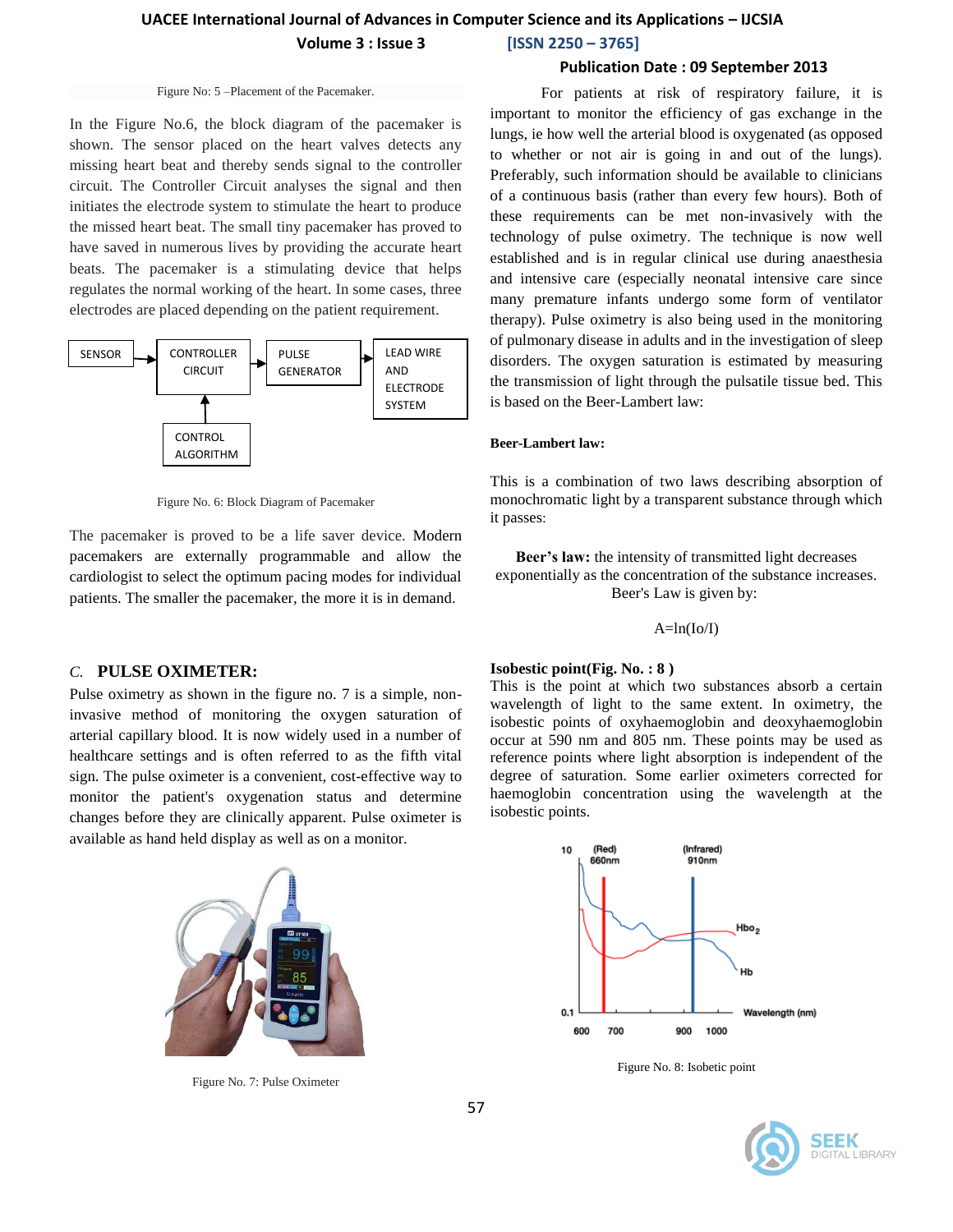**Volume 3 : Issue 3 [ISSN 2250 – 3765]**

# **Publication Date : 09 September 2013**

This application is non-invasive because the optical sensor is composed of two LEDs that transmit light through the skin (finger or earlobe), as shown in fig. 9 below, to a photodiode. One LED is red with a wavelength of 660 nm and the other is infrared with a wavelength of 910 nm. The skin absorbs the light received by the photodiode. Each wavelength provides different data to calculate the percentage of haemoglobin. Deoxygenated and oxygenated haemoglobin absorb different wavelengths. Deoxygenated haemoglobin has absorption of around 660 nm and oxygenated haemoglobin has higher absorption at 910 nm. These signals depend on the actual blood pressure; therefore the heart rate can also be measured.

$$
R = \frac{\log 10(\text{lac}) \lambda 1}{\log 10(\text{lac}) \lambda 2}
$$

SaO2 as R

Iac= Light intensity at  $λ$ 1 or  $λ$ 2, where only AC level is present  $λ$ 1 or  $λ$ 2 are the wavelengths used.

In the figure No. 9 illustrates the block diagram of the pulse oximeter. The red and infrared light passes through the finger and the photodiode detects the signals. After these signals passed through the band pass filter, they are amplified and sent to the A/D converter. It is converted to digital and sent to the embedded system i.e. embedded system. The data are then sent to the monitor or 7segment display. The pulse oximeter has a RAM, where the patient data can saved for further review and analysis.



Figure No. 9: Block diagram of Pulse Oximeter

# *D.* **SYRINGE PUMP**

Syringe pumps are required to administer small quantities of liquid medication (max. 50 ml) at low feed rates (normally up to 99.9 ml/h) with a high degree of accuracy and limited pressure. Syringe drivers are also useful for delivering IV

medications over several minutes. In the case of a medication which should be slowly pushed in over the course of several minutes, this device saves staff time and reduces errors.

In the case of the syringe pumps, the intravenous solution is administered by the infusion system emptying a syringe and feeding it to the patient. The syringe volume (10, 20 or 50 ml) is continually transported by means of a linear feed drive (motor, gear and threaded rod). The linear feed drive can be used to empty one or more syringes, depending on the type of pump.

The most popular use of syringe drivers is in palliative care, to continuously administer analgesics (painkillers), antiemetics (medication to suppress nausea and vomiting) and other drugs. This prevents periods during which medication levels in the blood are too high or too low, and avoids the use of multiple tablets (especially in people who have difficulty swallowing). As the medication is administered subcutaneously, the area for administration is practically limitless, although edema may interfere with the action of some drugs.

The feed rate of syringe pumps as shown in figure no. 10 is directly proportional to the forward velocity of the piston, whereby the feed accuracy is mainly dependent on the construction of the linear drive.



Figure No. 10: Syringe Pump Mechanism

Today's infusion pumps are equipped with a microprocessorcontrolled precision drive which enables a feed accuracy of +/- 2%[5].As a result of the high feed accuracy, syringe pumps are mainly deployed in pediatrics and administering or dosing highly effective medications. Special syringe pumps, which have a high accuracy (up to  $+/- 1\%$ ), are used in order to administer analgesics and opiates. The so called PCA pumps (Patient Controlled Analgesia) as shown in fig. no. 11 enable the patient to control the administration of an infusion volume programmed by a doctor beforehand. The user interface of the